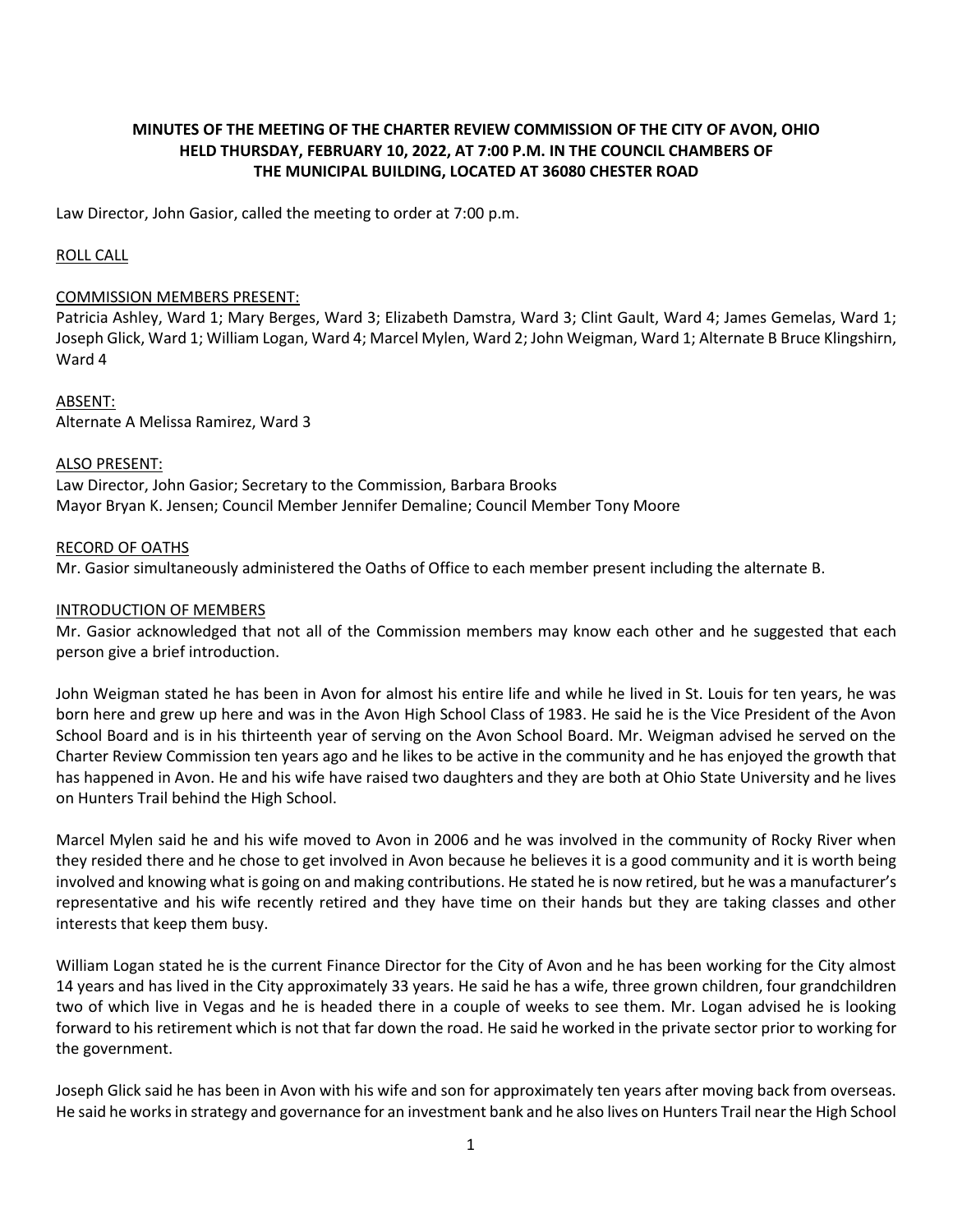and has witnessed the growth of the City over the past decade and all that comes with that growth. Mr. Glick stated he is very much looking forward to getting involved and helping to shape what the next five years will look like. His wife was in attendance for this first meeting.

James Gemelas said has lived in Avon since 1994 and his wife and her family have been here for many years. He advised he is a partner at the Law Firm he owns, Gemelas, Wilson, Merrill & Fritz Co LPA. Mr. Gemelas stated in the past, he has served on Avon's Board of Zoning and Building Appeals. His law practice is primarily domestic relations and civil litigation. Mr. Gemelas advised he is happy to help out by serving on this Charter Review Commission when he was asked. He and his wife live in Avon and have one son and one daughter who are grown; one is living in Spain and the other is at Miami University so he and his wife are empty nesters at this point.

Clint Gault advised he is far from an empty nester as he has a 12, 10, 8 and 5 year old at home with him and his wife. He said has been in Avon about 15 years and serves on the Landmarks Preservation Commission and he is President of the French Creek Foundation in Avon. Mr. Gault stated overall he just loves Avon and is very blessed to be here. He advised life is all about perspective and gratitude and trying to help and serve others so anywhere they can help out, they always appreciate the opportunity to do so and he is proud and glad to be here to help out.

Elizabeth Damstra stated she goes by Liz and she and her family have been living in Avon for the last five years when she and her husband relocated here to Ohio from Michigan in 2009. She said her husband works in construction and the 2008, 2009 era was slim pickings in the construction field in Michigan, so they moved to Ohio and prior to living in Avon they were living in the Canton area. Ms. Damstra advised she lives on Jaycox Road and they have been working on a fixer upper for the last five years and she is a stay-at-home mom with her four children ages 10, 8, 5 and 2 so this is a good time for her to get out and help. She said she spends a lot of her days at home with the children and she is happy to be here and maybe provide a different perspective.

Mary Berges said she has lived in Avon with her husband since 2003. She stated she became interested in the City shortly after she moved here as she just wanted to find out what Avon was about and she started attending Council Meetings and she served on the Charter Review Commission in 2012 and then part of the Selection Committee as a Member of Council for the 2017 Charter Review Commission. She said she served on City Council from 2012 to 2017 and also served as the Council Representative to the Planning Commission and also has been a part of the Landmarks Preservation Commission. Ms. Berges advised she shares everyone else's sentiments about Avon and what a wonderful City it is and a great community with very caring people and generous people including those here tonight who are willing to give their time to help shape Avon for the next five years.

Patricia Ashley said she has lived in Avon since 2010. She stated that she works in commercial banking. Ms. Ashley advised this is her second tour of duty with the Charter Review Commission as she also served in 2017.

Bruce Klingshirn said he is a lifelong Avon resident, and he has three grown children. He stated he served on the Charter Review Commission in 2017 and he is currently still serving on the Board of Zoning and Building Appeals, and he has been serving on the BZA about 12-14 years. He is a 1971 graduate of Avon High School.

It should be noted that:

John Gasior is the City of Avon's Law Director and has been in that position for the past 20 years.

Barbara Brooks serves as the City of Avon's Clerk of Council since May 2016 and is the Secretary to this Commission.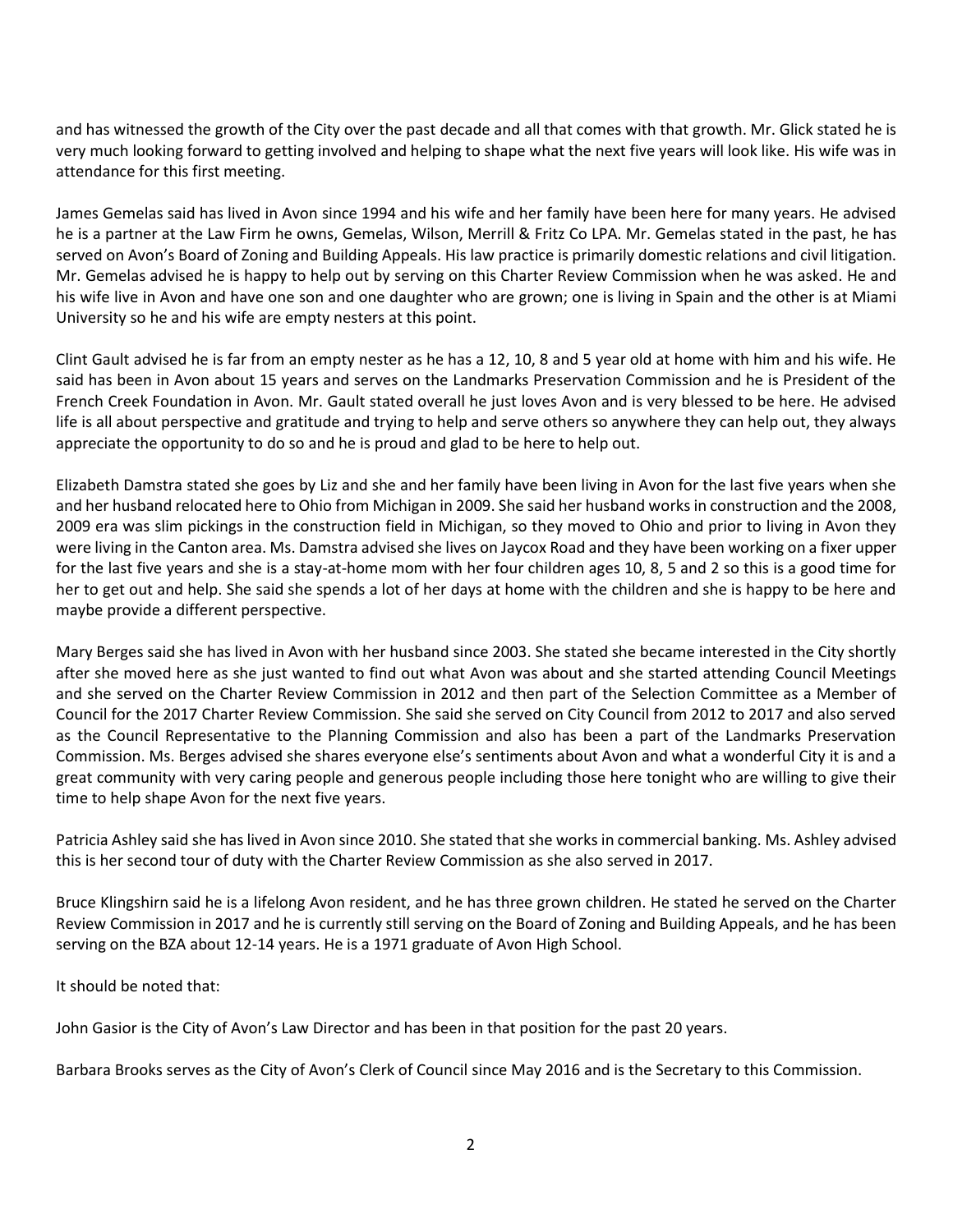#### ELECTION OF CHAIR

Mr. Gasior noted the floor was open to any nominations for Chairman of this Commission.

Ms. Berges nominated Mr. Weigman to serve as Chairman.

Mr. Weigman nominated Mr. Gault to serve as Chairman.

Mr. Gasior called for a vote to elect John Weigman as Chairman. There were seven members, by a show of hands, who voted in favor of electing Mr. Weigman as Chairman of the Charter Review Commission. With that being a majority of the membership, Mr. Weigman was declared to be the Chairman of the 2022 Charter Review Commission.

#### ELECTION OF VICE CHAIR

Mr. Weigman asked for nominations for the position of Vice Chairman of the Charter Review Commission.

Mr. Weigman nominated Mr. Gault, who accepted the nomination and as there were no further nominations, Mr. Weigman asked the Clerk to cast a unanimous ballot for Clint Gault to serve as Vice Chairman of this Commission.

## ESTABISHMENT OF MEETINGS

Article XIII, Section 7(b) of the Charter states that the Charter Review Commission and Alternates A and B, shall be seated by January 31 and meet the first Thursday in February, for a period not to exceed one hundred fifty days. It should be noted that the Organizational Meeting of the 2022 Charter Review Commission was originally scheduled for Thursday, February 3, 2022, per the Charter requirement, but there was a large snowstorm that impacted the ability of the members to meet on that night and the meeting had to be rescheduled for tonight, Thursday, February 10, 2022.

Mr. Gasior briefly outlined the available meeting nights as either Tuesday evenings or Thursday evenings since City Council meetings are held on Monday evenings and Building and Zoning Appeals meet on the first Wednesday of the month and the Tree Commission meets on the second Wednesday of the month and the Planning Commission meets on the third Wednesday of the month. Mr. Gasior noted per the Charter, the Commission shall meet and give their recommendations to City Council for a period not to exceed 150 days.

Mr. Logan noted he would not be available to meet on Thursday, February 24, 2022 and on Thursday, March 24, 2022.

Mr. Weigman advised the Avon School Board meetings are on the third Tuesday of each month, but sometimes that moves to a different Tuesday evening. After a brief discussion amongst the Commission Members, they were in agreement to hold the meetings on the second and fourth Thursday of each month at 7:00 p.m. in Council Chambers. It was noted the meetings can increase or decrease their frequency depending on whether the Commission felt it necessary in order to fulfill their obligation.

Mr. Gemelas asked if there only needs to be a quorum in order for business to be conducted for a meeting if someone cannot attend a meeting for any particular reason, unforeseen or otherwise.

Mr. Gasior advised yes, but if one of the regular members should miss a meeting, the alternate is seated. He said it would be rather unusual to not have a quorum.

A motion was made by Mr. Gault and seconded by Ms. Berges to set the meeting day and time as the second and fourth Thursday of each month at 7:00 p.m. in Council Chambers, with the next meeting being Thursday, February 24, 2022 at 7:00 p.m. and the vote was unanimous in favor and the motion was carried.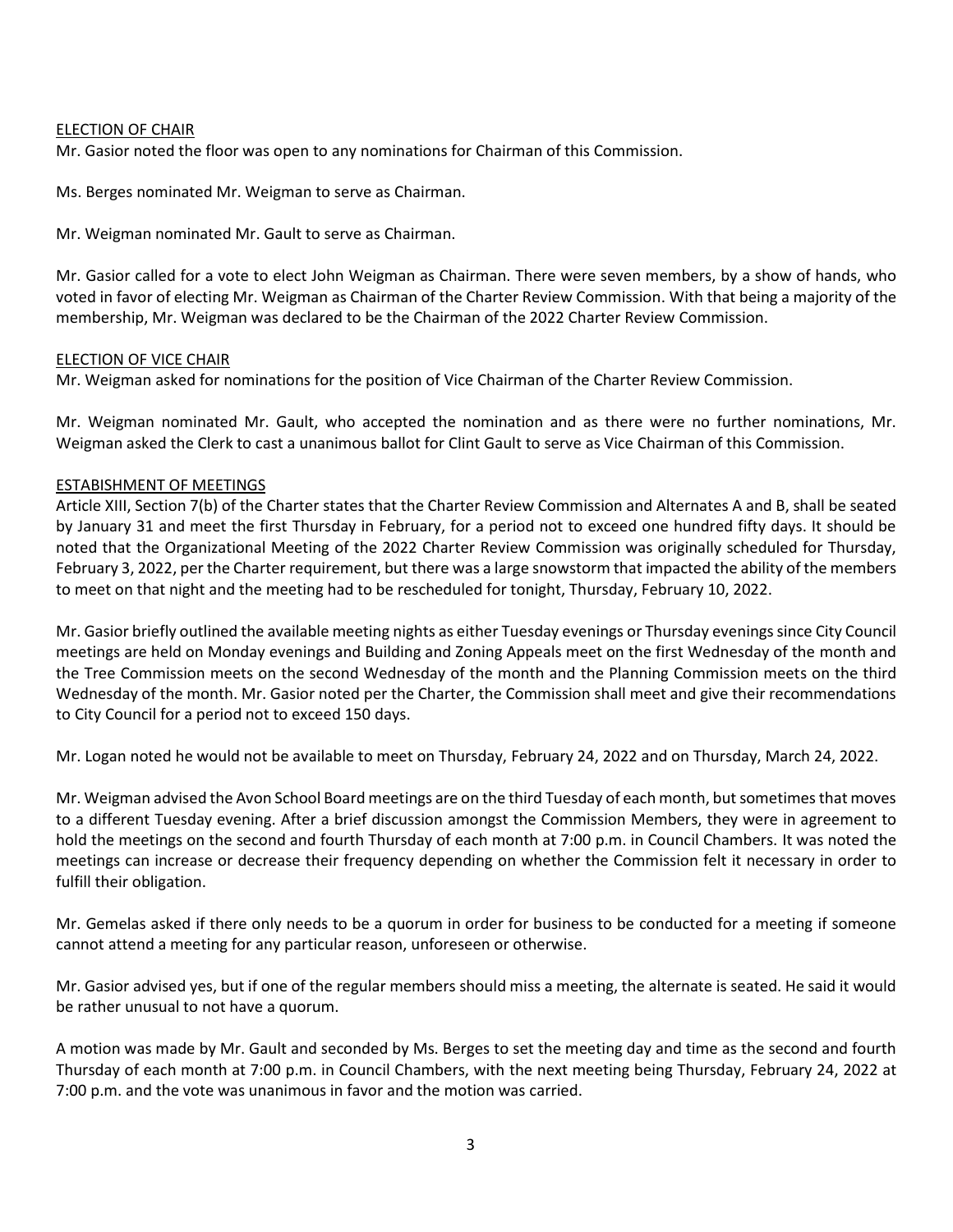Article XIII, Section 7(b) states, "During this period, the Commission may recommend to Council such alterations; revisions and amendments, if any, to this Charter, as in its judgment are desirable. The Council shall submit to the electors not later than the next succeeding November election each such proposed alterations, revisions or amendments."

*A majority vote of the Commission members for an amendment to the Charter is a submission of the proposed amendment to Council for placement on the November ballot. The actual Charter is amended if a majority of the electors vote for the Commission's recommendations during the November election.* 

#### BRIEF EXPLANATION OF THE PURPOSE OF THE CHARTER REVIEW COMMISSION BY THE LAW DIRECTOR

Mr. Gasior advised the purpose of the Charter Review Commission is to review the City Charter. The City Charter is the City's constitution. There is nothing in the Charter, with the exception of the width of Detroit Road, that spells out specific guidelines for legislation. He said for example the speed limit for Jaycox Road is not set in the Charter. But the Charter does spell out how the City operates generally. The Charter covers public meetings, public records and it covers competitive bidding and the thresholds for competitive bidding. The Charter talks about emergency legislation, what can and cannot pass by emergency. It talks about how the City can grant tax abatements and tax incentives to businesses. Certain tax levies have to go on the ballot and there is a process by which the City has to move forward.

Mr. Gasior advised one Review Commission talked about the terms on Council as they all used to be 2 -year terms elected at the same time. He said that was changed to 4-year terms and the At-Large and the Ward Council Members were staggered terms and that was probably done in the last 10 years. He said in doing that it complicated one thing and that was that the Charter specifies that an elected official cannot vote to increase their pay during their term, which makes sense, and an elected official is restricted to vote to increase the pay for their position well before the filing deadline for the next term. Mr. Gasior explained that when the terms were staggered terms it created some confusion because the Ward Council Members might be 4 years away from their term ending and the At-Large Council Members may want to vote an increase for their next term, which is only 2 years away, but that would impact the Ward Council Members because they are still in office. He said it gets even more complicated when you consider that certain members of Council will sit on a Commission that provides a stipend for that extra position. The City will periodically increase the pay for anyone who serves on said Commission, but then that elected official cannot accept that pay increase as it would be a voted pay increase during the middle of their term. Mr. Gasior advised that topic may be a possible discussion item for this Charter Review Commission because it came up again this year when pay increases were being voted on for such bodies as the Planning Commission Members and there is a Council Member who is a designee on the Planning Commission, and they cannot take advantage of the pay increase because it would be within their term. He added that the Mayor is also a designated member of the Planning Commission, and he also could not receive a small pay increase. Mr. Gasior said they were not talking about a lot of money, but the Charter is clear on increasing one's pay during their term.

Mr. Gasior advised that the other thing that has come up and he is waiting to see if anything is going to be changed at the State level, but the City's competitive bidding threshold of \$50,000 is going to become a little obsolete as prices continue to increase. He said he is waiting to see if the State is going to increase the threshold to \$75,000. Mr. Gasior said just looking at the period of time between those two, it is pretty much overdue for that amount to be increased. He said it becomes a problem when the City tries to do small projects and the City has to go through the process of bidding and it is a cumbersome and time consuming process and there are times when the City needs to get work done such as hiring a contractor to mow the grass and they are required to go through these major bid proposals that have to be prepared by the engineering department and an Ordinance has to be prepared and they have to have a public bid opening. Mr. Gasior advised they lose the opportunity to have small contractors bid on some of these projects because they simply cannot meet all the bid requirements, like providing a bid bond and things of that nature. He said that is another thing he thinks this Commission should review as the City Charter is tied to State Code regarding competitive bidding requirements, but there is nothing that says that number cannot be set independently by the City.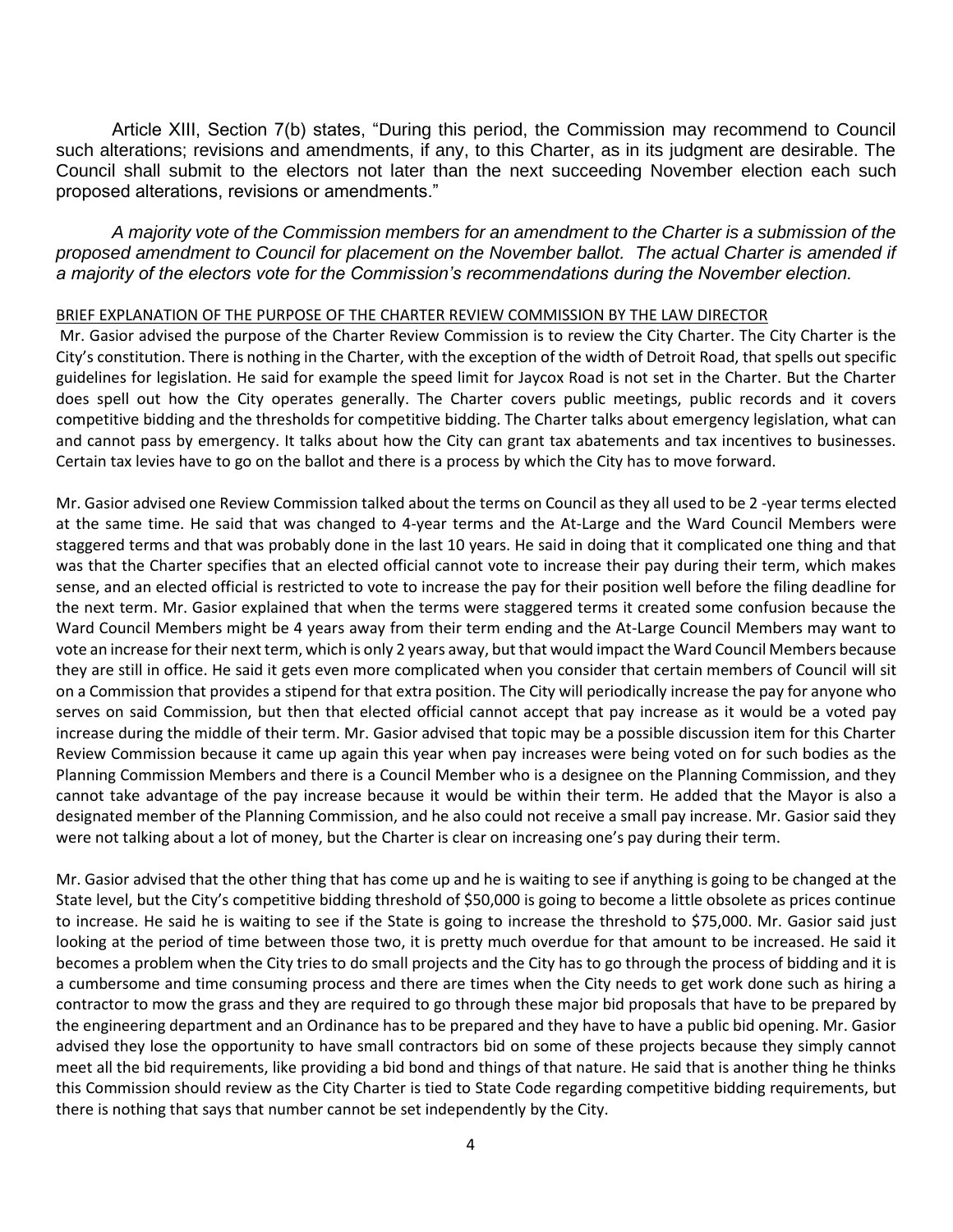Mr. Gasior said some may ask as to the distinction between the State Code and the City Ordinances. He explained that the unique thing about Avon and other Charter cities, as not every city in Ohio is a Charter City as some are statutory. When you are a Charter City, you do not have to follow State law in specific instances outlined in a Charter, as you have what is called, under the Ohio Constitution, Home Rule. Home Rule is an important thing when talking about something such as a competitive bid threshold or things of that sort because the Charter gives them the authority to do that. Mr. Gasior advised something that is going to come up to Council in the next couple of months is going to be a Home Rule piece of legislation to deal with fireworks because the State of Ohio passed a very liberal law regarding the use of fireworks, but they left Home Rule alone on this issue and that allows municipalities, villages and other entities governed by Charters to make their own law. He said City Council will probably be looking at cutting back on some of the liberties that people have under the State law to try to keep the peace in neighborhoods during certain times of the year. He stated that is an example of where a municipality with a Charter can create its own legislation to govern its own people the way they see fit.

Mr. Gasior advised the purpose of the Charter is to give some guidance and he felt that a good thing to do for the Commission Members was to read through the Charter and when they meet again in 2 weeks, they could have some ideas brought forth. He said what they generally do is try to identify 3-5 things that the Commission feels need to be addressed and come to the meeting prepared to discuss one or two topics. Hopefully this Commission can wrap up the business of reviewing the Charter in a relatively short period of time and get recommendations to City Council and then City Council passes legislation to place those items on the ballot in November for the Avon voters to decide if those changes should be incorporated into the City Charter. He stated the process is more discussion than anything else and he tries to provide guidance to explain how something operates within the City and whether he felt it was a worthwhile change to consider.

Mr. Gasior advised he may bring some ideas to the table to discuss because of some things that have happened over the last five years that he felt the Charter could have helped the City if they would have had a little more clarity in the Charter. He mentioned that sometimes there are no amendments to recommend to the voters. He clarified there is nothing in the Charter that says they have to make an amendment every five years, it just says they have to get together and review it every five years. Mr. Gasior said if this Commission feels there is nothing that needs to be changed then there is no law against not proposing changes to City Council, but there will most likely be a couple of amendments proposed. He said if this Commission can get all of their business taken care of by sometime in April, they do not have to meet all the way through the 150 days.

Mr. Gasior advised there was an interesting case that came up a few years ago out of Lakewood. He said there was an argument over whether Council was required to put the Charter Review recommendations on the ballot or simply ignore them. He said in the City of Avon, it has always been that whatever the Commission puts forth to Council that Council will put on the ballot.

## ADOPTION OF RULES OF THE COMMISSION

Mr. Gasior advised the rules are provided in the packet and these are the same rules that were adopted back in 2017 and they served us well at that time. He stated these rules basically say that we are going to have these regular meetings, although special meetings could be called, and these rules allow this body that right. Mr. Gasior indicated they are general rules for keeping order at the meeting and they are the ones adopted by most all of the City's governing bodies. He made a point of stating that each member when casting a vote should say, Yeah or Nay and that they cannot abstain simply because they do not want to vote on a particular issue unless there is a valid reason to abstain because there is an ethical conflict of some sort, but that rarely comes into play. Mr. Gasior noted that for this Commission 5 members of the 9 member commission constitutes a quorum.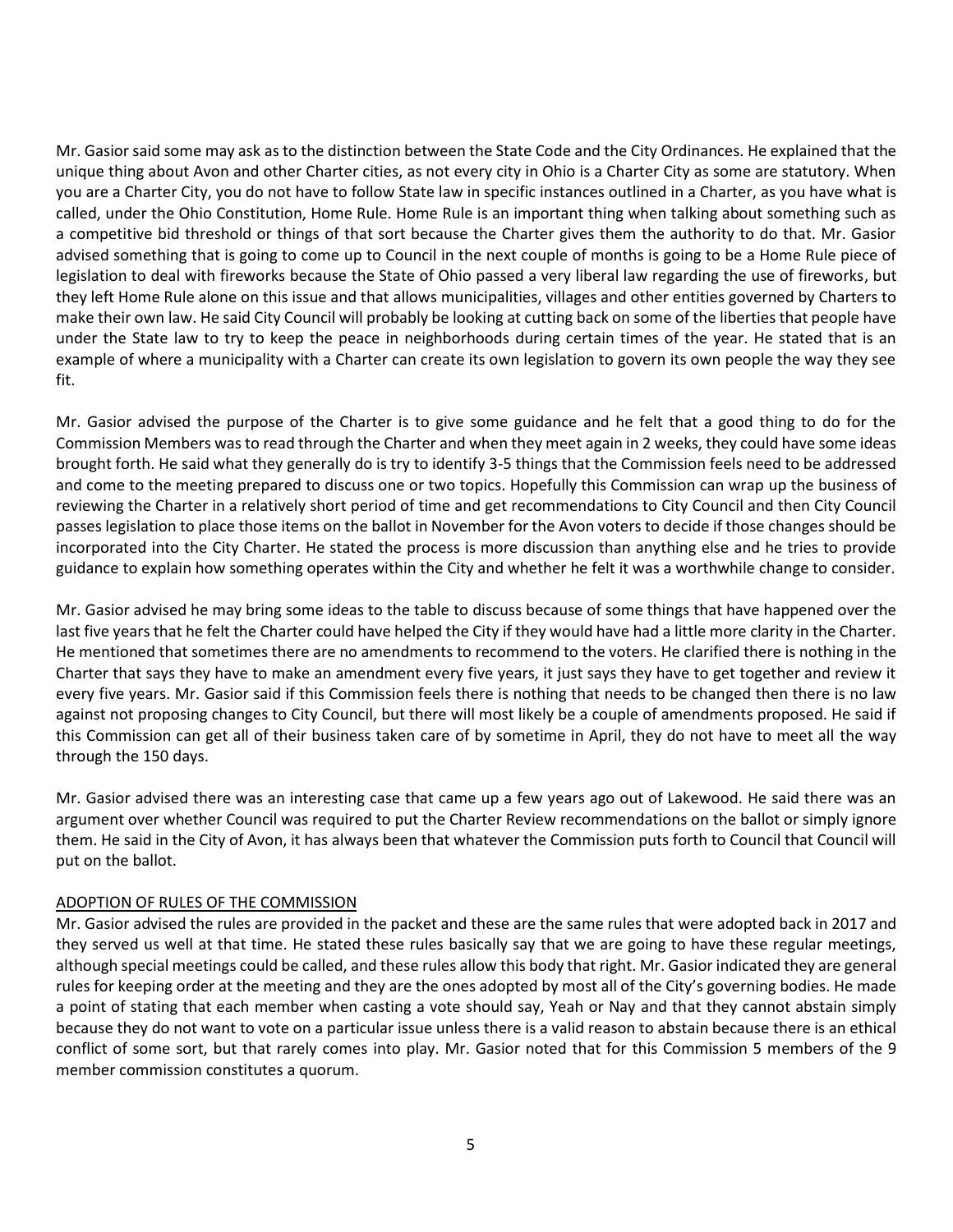A motion was made by Mr. Gemelas and seconded by Mr. Logan to adopt the rules of the 2022 Charter Review Commission as provided and the vote was unanimous in favor and the motion was carried.

# SUBMISSION OF SUGGESTIONS FOR AMENDMENTS TO THE CHARTER

Mr. Gasior advised there are two reasons to serve on the Commission with one being to try to come up with amendments to the Charter to make it a better Charter, and he suggested that the members each familiarize themselves with the Charter between now and the next meeting on February 24, 2022. He said they could think about each Article in the Charter and ask questions and if any members have thoughts about what they might want to change, they could discuss it and possibly consider making a change. Mr. Gasior explained that Article II, Municipal Powers, became very important when the pandemic struck because under Article II there is power vested in the City and in the Mayor to make emergency orders. Many Charters have a similar provision and there were a lot of discussions in municipal publications and seminars regarding that issue. He felt Avon's Charter was in good shape to allow the Mayor to make the decisions that he needed to make about requiring masks or limiting access to City Hall as there was a lot of uncertainty in March of 2020. Mr. Gasior advised there are no emergency situations currently, but they do not know what type of situation could occur and they certainly want the Mayor to be in a position to do something immediately and respond without having to call a Special Meeting of Council. In Article IV, Section 7 is where they would find the language that they cannot raise pay during the Council Members term and that might need to be considered for amendment as he explained earlier. He reminded the Commission that this section of the Charter was written when all of Council was on a 2 year term consecutively and this issue has not been addressed since going to the staggered terms and maybe it should be addressed to have some clarity.

Mr. Gasior recommended the Commission Members read through the first four Articles of the Charter and come to the meeting with their questions and he would be happy to answer those. He said over the next week or so he will speak with the Mayor and maybe some Members of Council to see if they had any thoughts on the Charter and what they might like to see changed.

Mr. Glick inquired if there was an order for the sections to be reviewed at the meetings.

Mr. Gasior said he alluded to that and past Charter Review Commissions have not done that, but he felt it could be a good educational exercise into what the Charter really is if they all could come to a meeting having prepared for discussion. He stated for this next meeting, if he was going to assign anything to the Commission Members, he would assign the first four Articles of the Charter. Mr. Gasior advised those first four Articles are really the important ones. He said when they get to Article V, they get into the Administrative Officers and Departments and they could discuss those at a subsequent meeting and they could include Civil Service and the Board of Zoning and Building Appeals and the Planning Commission and then Finance and so forth.

Mr. Gemelas asked for clarification that they, as the Commission, can either adopt, modify or recommend terminating certain provisions of the Charter without reservation.

Mr. Gasior advised yes, and he believes that the last time the Charter Review Commission met in 2017, they recommended eliminating the Park Director position and the Parks and Recreation Commission from the Charter. He said those amendments gave Council the ability to create some new Administrative positions to run those departments directly under the authority of the Mayor.

Mr. Weigman suggested the first four Articles of the Charter be discussed at the meeting in 2 weeks.

No opposition was voiced.